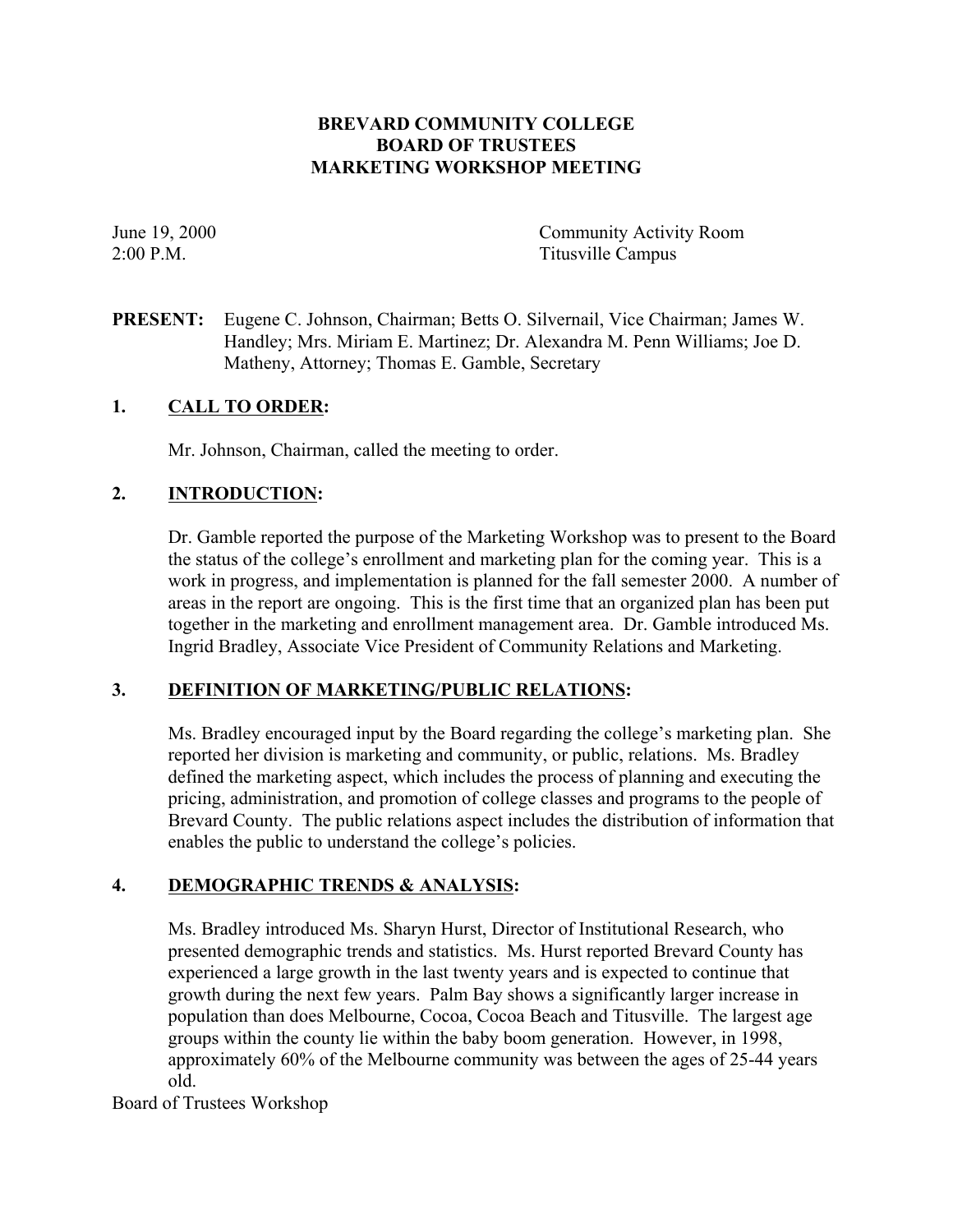June 19, 2000 Page - 2 -

> Enrollment figures have been down for Brevard Community College over the last five years. Figures remain consistent for high school graduates starting college the following year. The largest decrease in enrollment for the college is part-time evening students, black, non-Hispanic and those between the ages of 25-35 years. Ms. Hurst reported on the comparisons of FTE by student age for 1998-99 between BCC and Indian River Community College, Daytona Beach Community College and Pensacola Community College as well as the Florida Community College System overall. Compared to the Florida Community College System, BCC is higher in the percentage of students age 20 or less and lower in the percentage of students age 25-30. She further reviewed additional statistics and comparisons for the Board.

> Brevard County has a slightly higher job growth when compared with surrounding counties, even though the job growth is only slightly higher than the average for the state. The largest portion of the work force in Brevard County is comprised of professional/ technical workers which explains the higher wages per job.

Ms. Hurst answered questions presented by the Board of Trustees. Mrs. Martinez asked if there was a way to determine in which college Florida resident students are enrolled. She felt it would make sense to look at what colleges students are attending. Mrs. Martinez suggested the college should have an understanding of work force needs. Also, the college should have a method to determine the effectiveness of the marketing campaign and the targets of the campaign should be defined in order to determine the marketing tools to use. Mr. Handley asked if there was a way for the college to obtain information on work force needs. Ms. Hurst reported she and Ms. Bradley would be circulating a survey to area businesses.

Ms. Hurst reported she is working on some ethnic comparison data. Mr. Johnson requested a copy of the information once it is completed.

Dr. Gamble reported when unemployment decreases the college enrollment decreases as there is less perceived need for continuing education. Approximately two-thirds of the community colleges' enrollments in the state are down. Dr. Gamble reported the college's Center for Aerospace Development and Training was developed in preparation for the Florida Space Research Institute which will be arriving in a few years. There will be a demand for technicians to service that area. The college is working on providing needed services in conjunction with that movement.

Board of Trustees Workshop June 19, 2000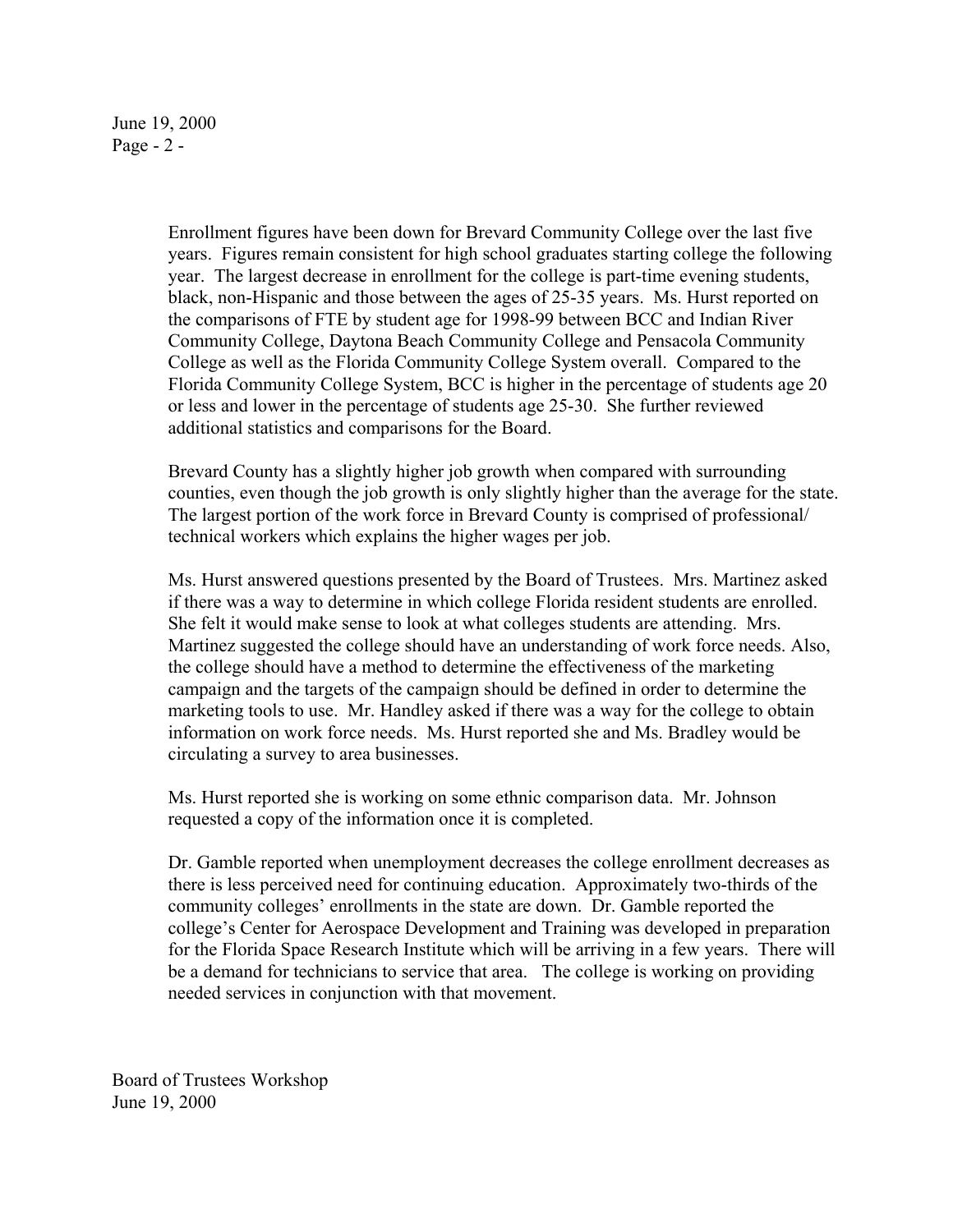#### Page - 3 -

### **5. ENROLLMENT MANAGEMENT:**

Ms. Judy Bilsky, Associate Vice President of Educational Services, reviewed the Enrollment Management Plan. The purpose of the Educational Management Plan is to provide a framework for the implementation of a comprehensive student-based enrollment management action system designed to systematically support recruitment effectiveness, student retention and academic success at Brevard Community College. Ms. Bilsky reviewed information on recruitment initiatives that have been used by the college, including the outcome of the use of initiatives. She reviewed the material provided to the Board on enrollment management.

Ms. Bilsky reported an analysis of data for BCC for the 1955-1999 period reveals a steady decline in collegewide full-time enrollment of 4.67% with a larger decline in parttime enrollment of 10.08%. Though each of the individual campuses and centers has experienced periodic increases in enrollment (particularly in full-time enrollment) from year to year, all four campuses and both centers experienced decreases in both full-time and part-time student enrollment from Fall 1998 to Fall 1999.

Ms. Bilsky reported included in the material provided to the Board is a copy of Title III projects. Project proposals were solicited from staff members to improve student retention and seven proposals were received. She briefly discussed some of the initiatives proposed or currently used by the college to increase enrollment. Ms. Bilsky reported although the college has a long way to go, if the college improved on personalizing services and became more systematic, the situation could be improved. Dr. Gamble reported one of the anomalies in Florida community colleges is the extent to which faculty are not involved directly in the formalized advising of students. One of the advantages of the influx of presidents from the midwest, west and northeast is this is shifting. Eventually the time will come when the voluntary nature at BCC will have to change and at the point the college will have to bargain. All of the faculty do informal advising, however, there is a difference. The ad hoc advising does not get to the core of sequences and programs. By training faculty advisors and getting the academic advisors to communicate with faculty, the college is building a base which will continue to improve that arena.

#### **6. MARKETING & PUBLIC RELATIONS TOOLS/BUDGET:**

Ms. Bradley reported BCC has a \$130,000 advertising budget. She reviewed material provided in the notebook for the Board. Mr. Johnson reported he had some suggestions on the marketing aspect which he would provide to Ms. Bradley, including distributing key chains with the BCC logo to high school students. Mrs. Silvernail asked if there were statistics on successes achieved by using the "warm fuzzy" type of marketing tools or the

Board of Trustees Workshop